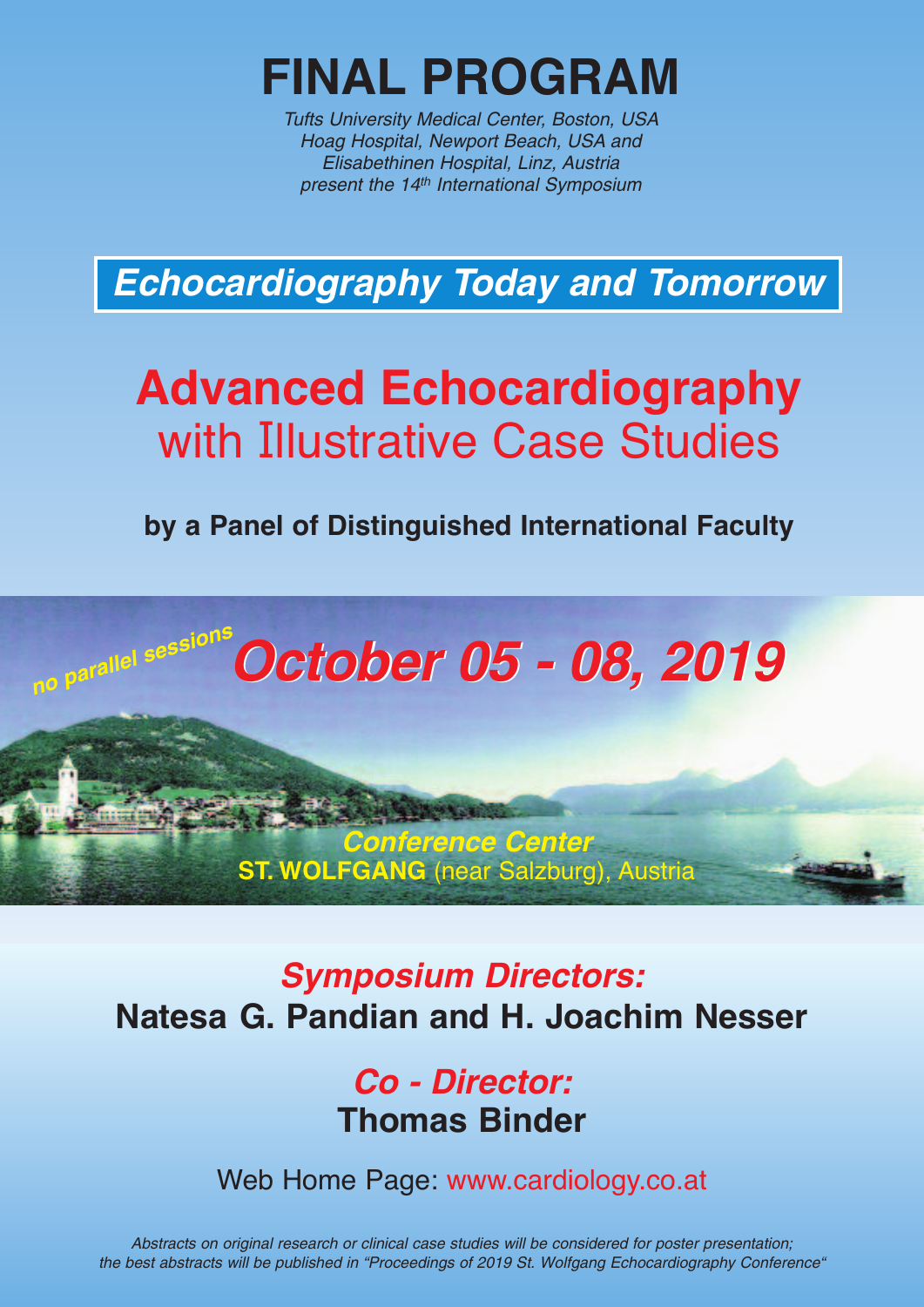*Echocardiography Today and Tomorrow*

# **Advanced Echocardiography with Illustrative Case Studies**

# **October 05 - 08, 2019**

#### Symposium Directors:

**Natesa G. Pandian** and **H.Joachim Nesser**

Co - Director:

**Thomas Binder**

#### Local - Organisation

**Josef Aichinger Christian Ebner Wolfgang Tkalec Ordensklinikum Elisabethinen Linz, Austria**

**We want to thank the following companies who are partnering with us for this symposium**

**Canon Medical Systems Europe**

**GE Medical Systems**

**MSD**

**Novartis**

#### **Orpha***Care*

**Siemens Healthcare Diagnostics GmbH**

**TomTec**

**123 Sonography**

**TOMTEC workshops with hands-on training sessions during the Symposium** Heart Chamber Quantification According to the Guidelines Virtual reality Learning Lab. The use of VR technology

Location: Scalaria Hotel Time: During the morning and afternoon coffee breaks Sunday, October 06<sup>th</sup>, Monday, October 07<sup>th</sup>, Early Registration recommended (- first come, first serve-) due to restricted number of participants at: https://www.tomtec.de/education/workshop-st-wolfgang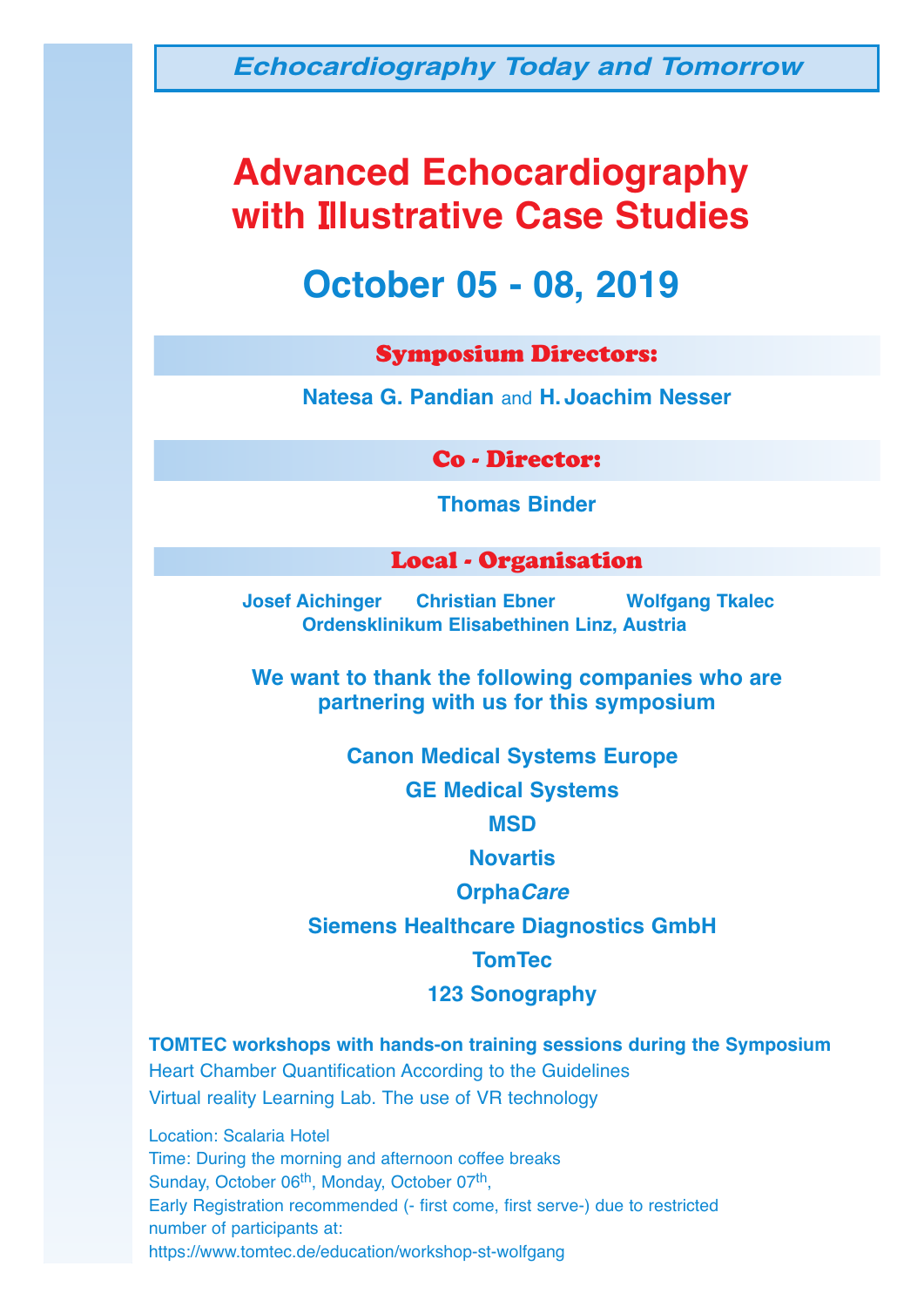# Faculty

# **USA**

Aurigemma Gerard Worcester Caffarelli Antonio Newport Beach Chandrashekhar Y. Minneapolis Cobey Frederick Boston Dhande Mehak Boston Kadiyala Madhavi New York Kim Jin **Orange** 

Mankad Rekha<br>
Rochester Mankad Sunil Rochester Pandian Natesa G. Newport Beach Ramamurthi Alamelu Boston Saric Muhamed New York Siegel Robert Los Angeles

# **EUROPE**

| Bergler-Klein Jutta      | <b>Austria</b> | <b>Mumm Bernhard</b>           | Germany        |
|--------------------------|----------------|--------------------------------|----------------|
| <b>Binder Thomas</b>     | <b>Austria</b> | Nesser H. Joachim              | <b>Austria</b> |
| <b>Cavarretta Elena</b>  | <b>Italy</b>   | Ng Choi-Keung                  | <b>Austria</b> |
| <b>Ebner Christian</b>   | <b>Austria</b> | <b>Nihoyannopoulos Petros</b>  | <b>UK</b>      |
| Evangelista Antonietta   | <b>Italy</b>   | <b>Parato Maurizio</b>         | <b>Italy</b>   |
| <b>Faletra Francesco</b> | Switzerland    | <b>Sade Elif</b>               | <b>Turkey</b>  |
| <b>Kasprzak Jaroslaw</b> | Poland         | Sozzi Fabiola                  | <b>Italy</b>   |
| <b>Maurer Gerald</b>     | <b>Austria</b> | Steringer-Mascherbauer Regina  | <b>Austria</b> |
| <b>Milan Alberto</b>     | <b>Italy</b>   | <b>Urbano Moral Jose Angel</b> | <b>Spain</b>   |
| <b>Monaghan Mark</b>     | <b>UK</b>      |                                |                |

**MEXICO**

Arias-Godinez Antonio Mexico City

# **AUSTRALIA**

Horton Ari Melbourne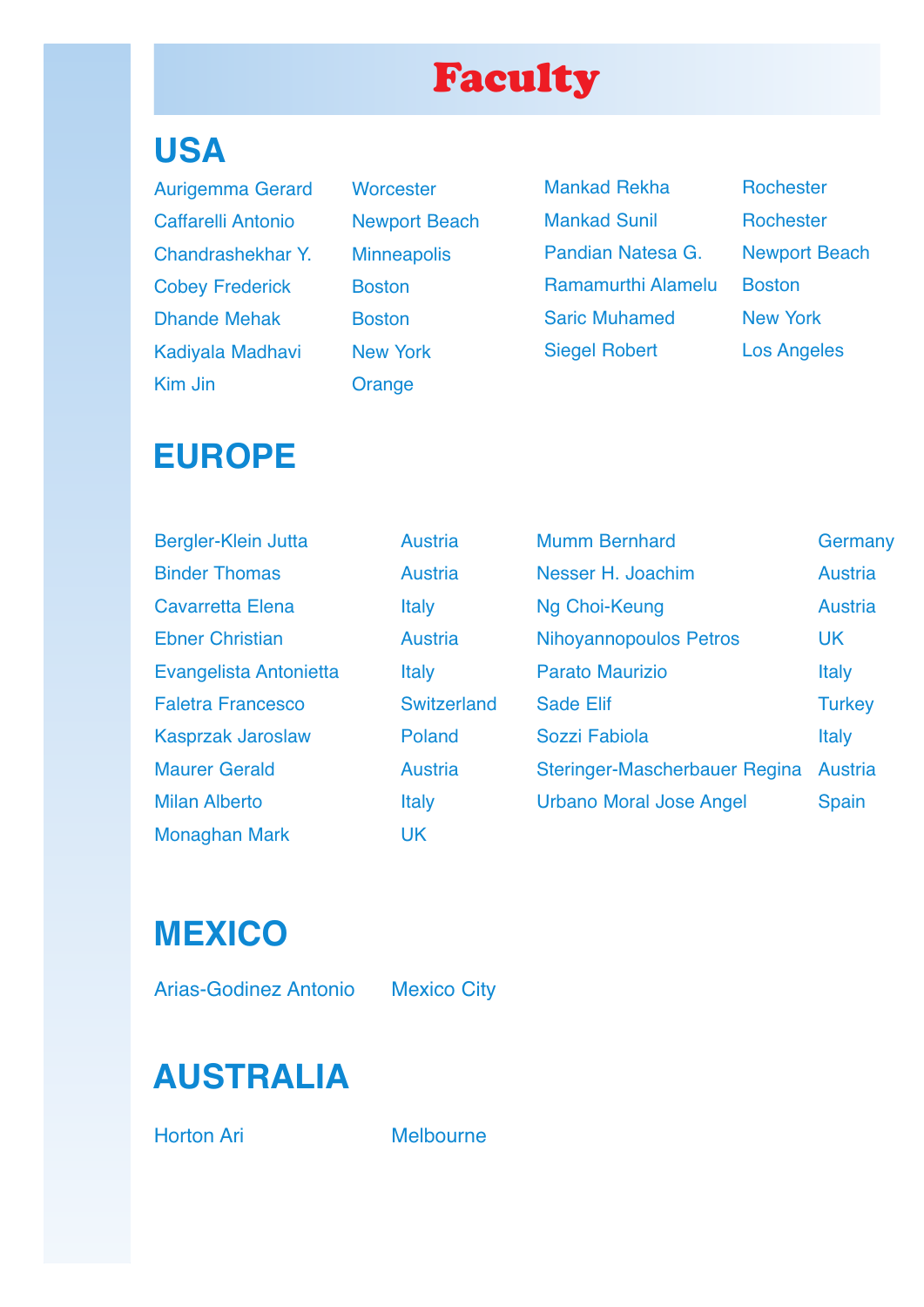# PROGRAM

# Saturday, October 05, 2019

**8:00** Welcome and Symposium Orientation

Drs. H. Joachim Nesser and Natesa G. Pandian

## Session 1

*Presiding: Dr. H. Joachim Nesser and Natesa G. Pandian*

## Innovations - We have them, How to Use Them Optimally (Cases 1 – 10)

**8:30 3D Echo** *Dr. Sunil Mankad*

AM

- **8:50 Fusion Imaging** *Dr. Muhamed Saric*
- **9:10 AI, Augmented Reality and 3 D Printing** *Dr. Bernhard Mumm*

### Session 2

*Presiding: Dr. Rekha Mankad and Dr. Thomas Binder*

# Back to Basics - Many Decades in Practice but Mistakes Still Made, How to Avoid Them (Cases 11 – 15)

- **9:30 2D Echo: How to Do an Optimal Exam and Interpret Accurately** *Dr. Natesa Pandian*
- **10:00 Doppler: How to avoid errors** *Dr. Gerard Aurigemma*
- **10:30 Coffee Break**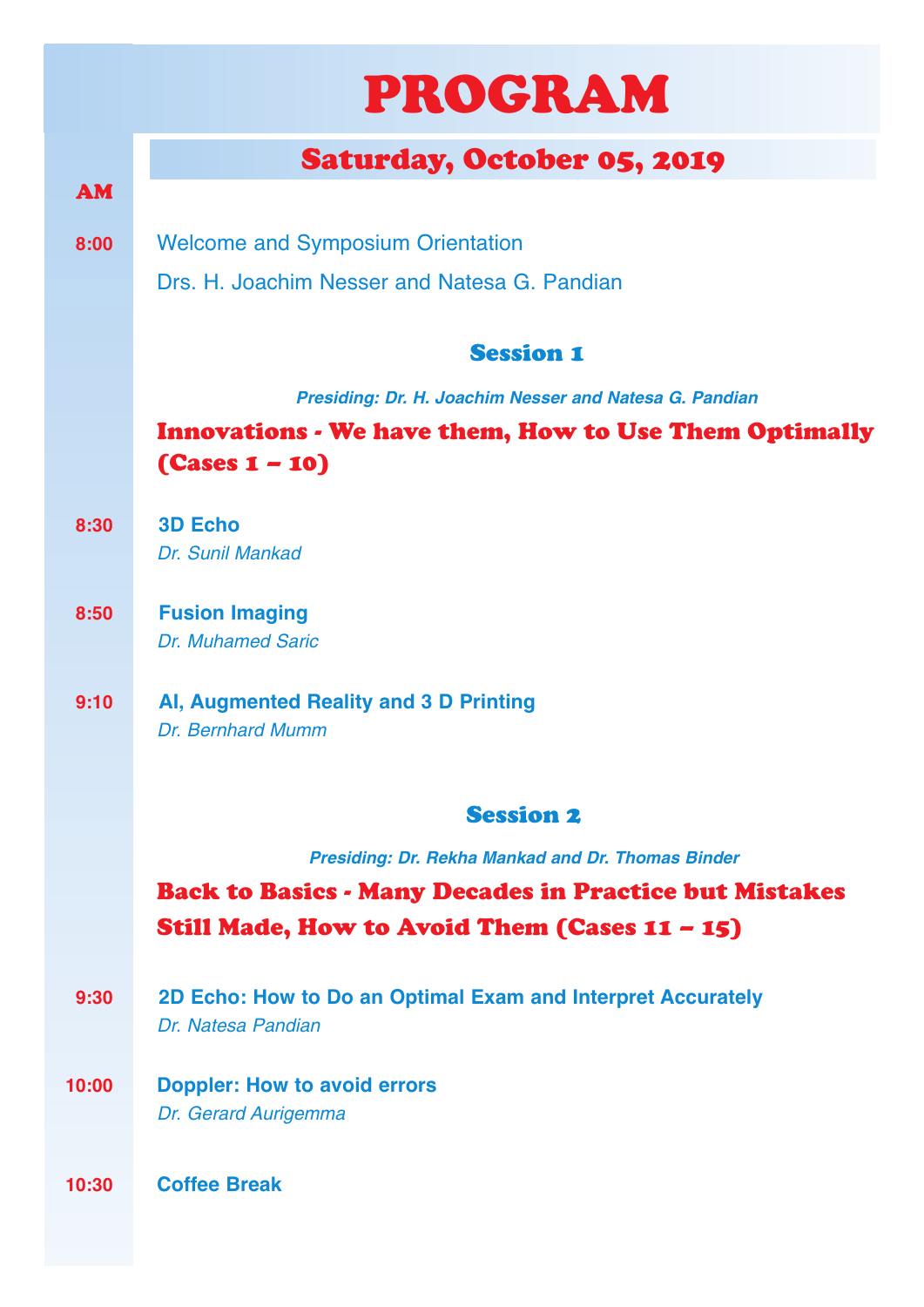|           | <b>Saturday, October 05, 2019</b>                                                                        |
|-----------|----------------------------------------------------------------------------------------------------------|
|           |                                                                                                          |
| <b>AM</b> | <b>Session 3</b>                                                                                         |
|           | Presiding: Dr. Natesa G. Pandian                                                                         |
| 11:30     | <b>Special Session Wet Lab</b>                                                                           |
|           | <b>Anatomy of Cardiac Valves and Related Structure -</b>                                                 |
|           | <b>Anatomic Dissection and Illustration</b>                                                              |
|           | Dr. Anthony Caffarelli                                                                                   |
| <b>PM</b> |                                                                                                          |
| 12:30     | <b>Lunch Break</b>                                                                                       |
|           |                                                                                                          |
|           |                                                                                                          |
|           | <b>Session 4</b>                                                                                         |
|           | <b>Presiding: Dr. Sunil Mankad and Dr. Muhamed Saric</b>                                                 |
| 2:00      | <b>Valve Disease in Current Era and</b>                                                                  |
|           | <b>Transcatheter Therapy I</b>                                                                           |
|           | $(Cases 16 - 25)$                                                                                        |
|           | Aortic Stenosis - Severity Assessment in different cohorts;                                              |
|           | Echo Guidance for TAVR; Mitral and Tricuspid Stenosis - Severity                                         |
|           | Assessment; Mitral Regurgitation - Quantitation and Echo Anatomic                                        |
|           | Details; 3D Road Map for Transcatheter Therapy for Mitral Valve;<br>Disorders in Which TCT Will Not Work |
|           |                                                                                                          |
|           | <b>Presenters and Discussants:</b>                                                                       |
|           | Dr. Robert Siegel<br>Dr. Y. Chandrashekhar                                                               |
|           | <b>Dr. Muhamed Saric</b>                                                                                 |
|           | Dr. Gerard Aurigemma                                                                                     |
|           | Dr. Rekha Mankad                                                                                         |
|           |                                                                                                          |

**3:30 Coffee Break**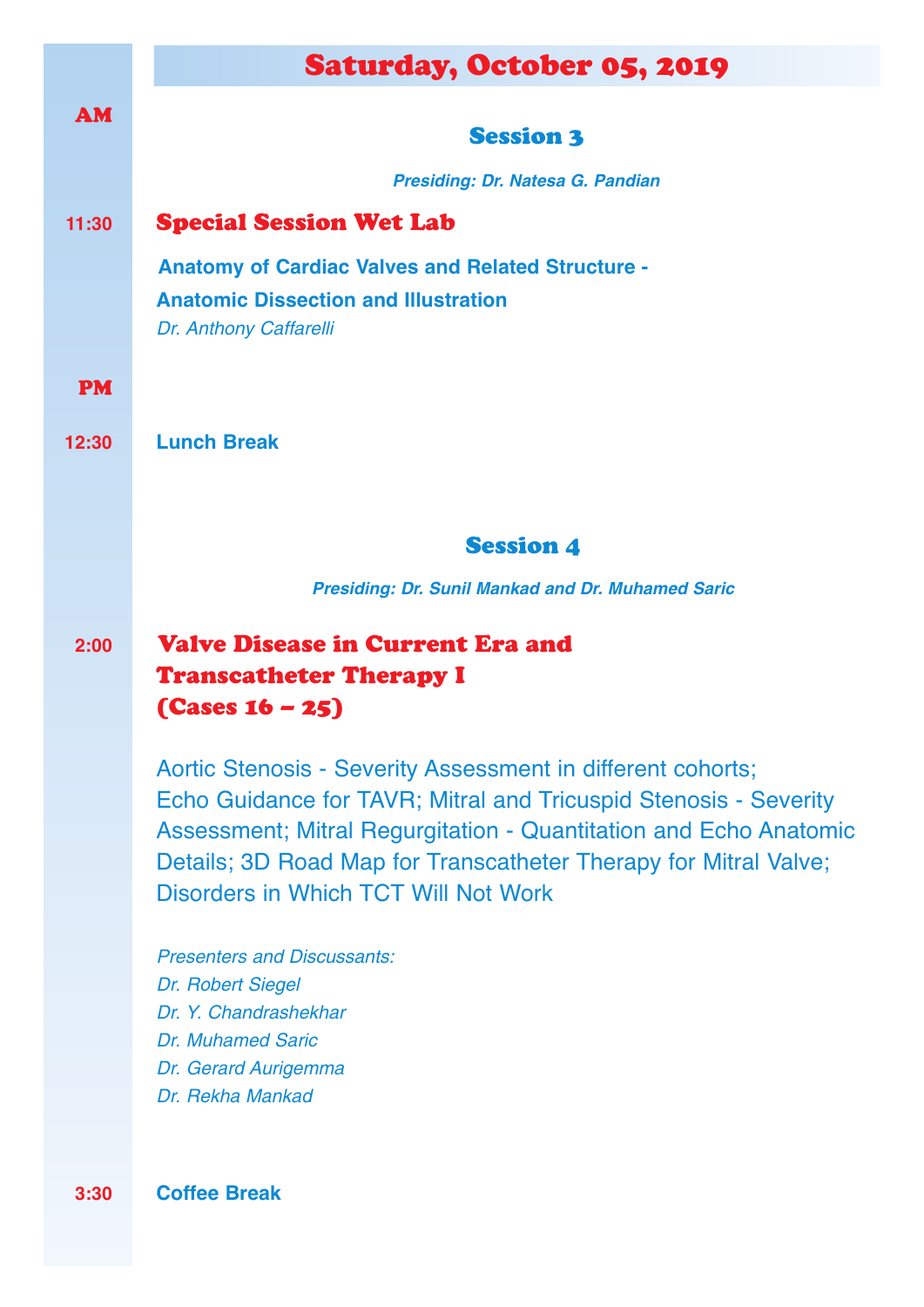# Saturday, October 05, 2019

#### **Session 5**

*Presiding: Dr. Y. Chandrashekhar and Dr. Mark Monaghan*

# **4.15** Valve Disease in Current Era and Transcatheter Therapy II (Cases 26 – 35)

Aortic Regurgitation; Echo Assessment of AR Mechanisms and Severity; Tricuspid Regurgitation: When to Intervene; 3D Road Map of TV Anatomy and Guidance for TTVR; Combined Lesions, How to Assess Individual Severity, When Transcatheter Treatment?, When Surgery?

*Presenters and Discussants: Dr. Sunil Mankad Dr. Robert Siegel Dr. Mark Monaghan Dr. Thomas Binder Dr. Muhamed Saric*

#### Session 6

*Presiding: Dr. H. Joachim Nesser*

## **5:30** Strain Imaging Workshop (Sponsored by Canon, GE and Siemens)

**Strain Imaging: Principles and Perspectives** *Dr. Thomas Binder*

**Clinical Value of Strain in Non-ischemic Cardiac Disorders** *Dr. Natesa Pandian*

**Strain Imaging in Coronary Artery Disease** *Dr. H. Joachim Nesser*

## **6:30** Case of the Day Quiz – Lottery (Supported by Canon Medical System)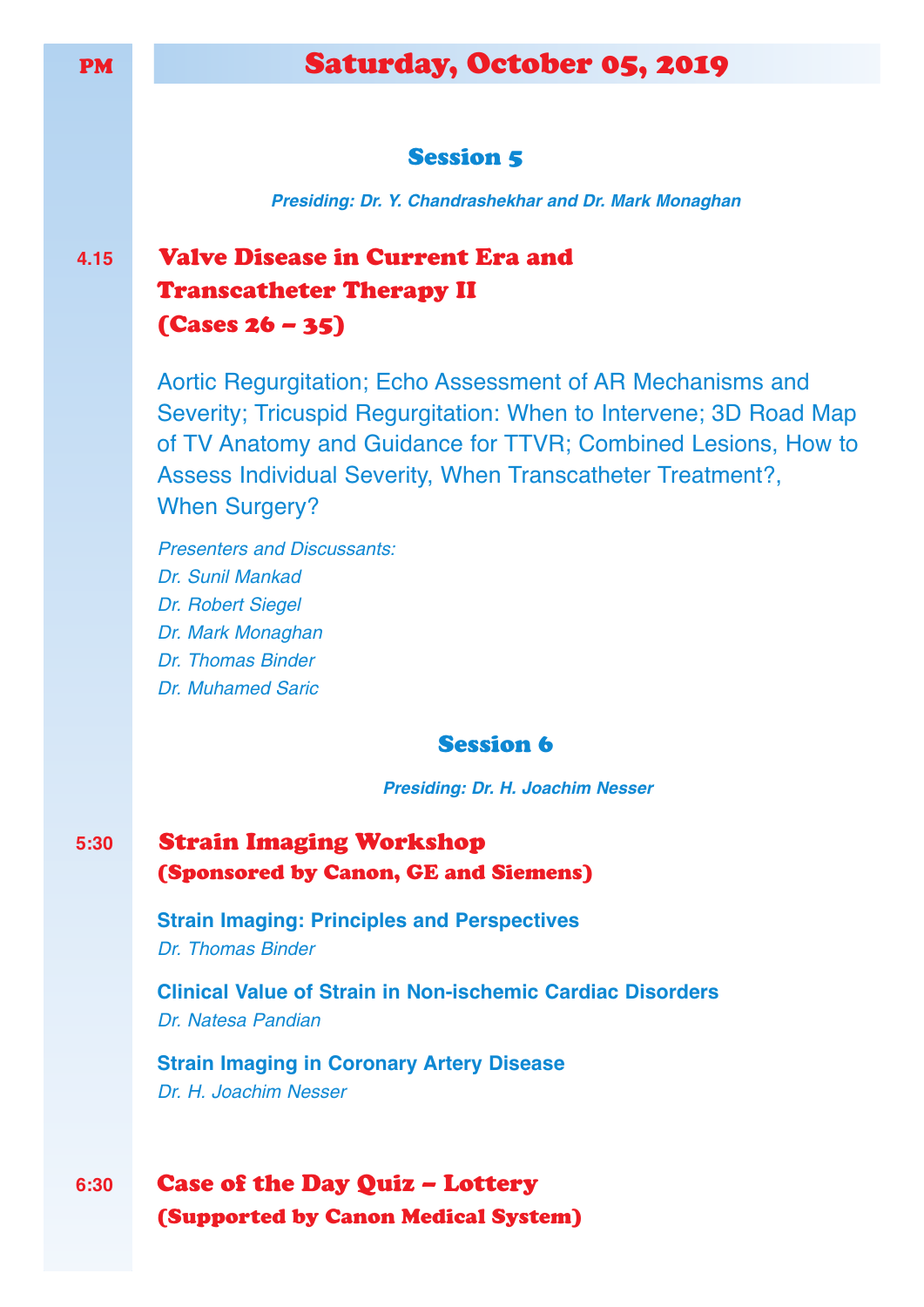# AM Sunday, October 06, 2019

#### **Session 7**

*Presiding: Dr. Rekha Mankad and Dr. Jaroslaw Kasprzak*

#### **8:00** Valve Disease of Varied Pathology

#### $(Cases 36 - 42)$

Rheumatic Disease, Systemic Disorders, Neoplastic, Radiation-Induced Valve Disease, Degenerative, Inflammatory, Infiltrative, Traumatic Etiology, Drug-Induced Disorders

*Presenters and Discussants: Dr. Jutta Bergler-Klein Dr. Antonio Arias Godinez Dr. Rekha Mankad Dr. Muhamed Saric Dr. Nesser H. Joachim*

#### Session 8

*Presiding: Dr. Robert Siegel and Dr. Thomas Binder*

### **9:00** Endocarditis, Prosthetic Valve Problems

#### (Cases 43 – 50)

Endocarditis - All Bugs Are Not the Same, Spectrum of Cases and Impact of Echo Findings, Patient - Prosthesis Mismatch: How to Avoid Them, How to Recognize, How to Treat, Prosthetic Valve Dysfunction, Prosthetic Valve Endocarditis

*Presenters and Discussants: Dr. Frederick Cobey Dr. Thomas Binder Dr. Gerard Aurigemma Dr. Robert Siegel Dr. Alberto Milan*

**10:15 Coffee Break**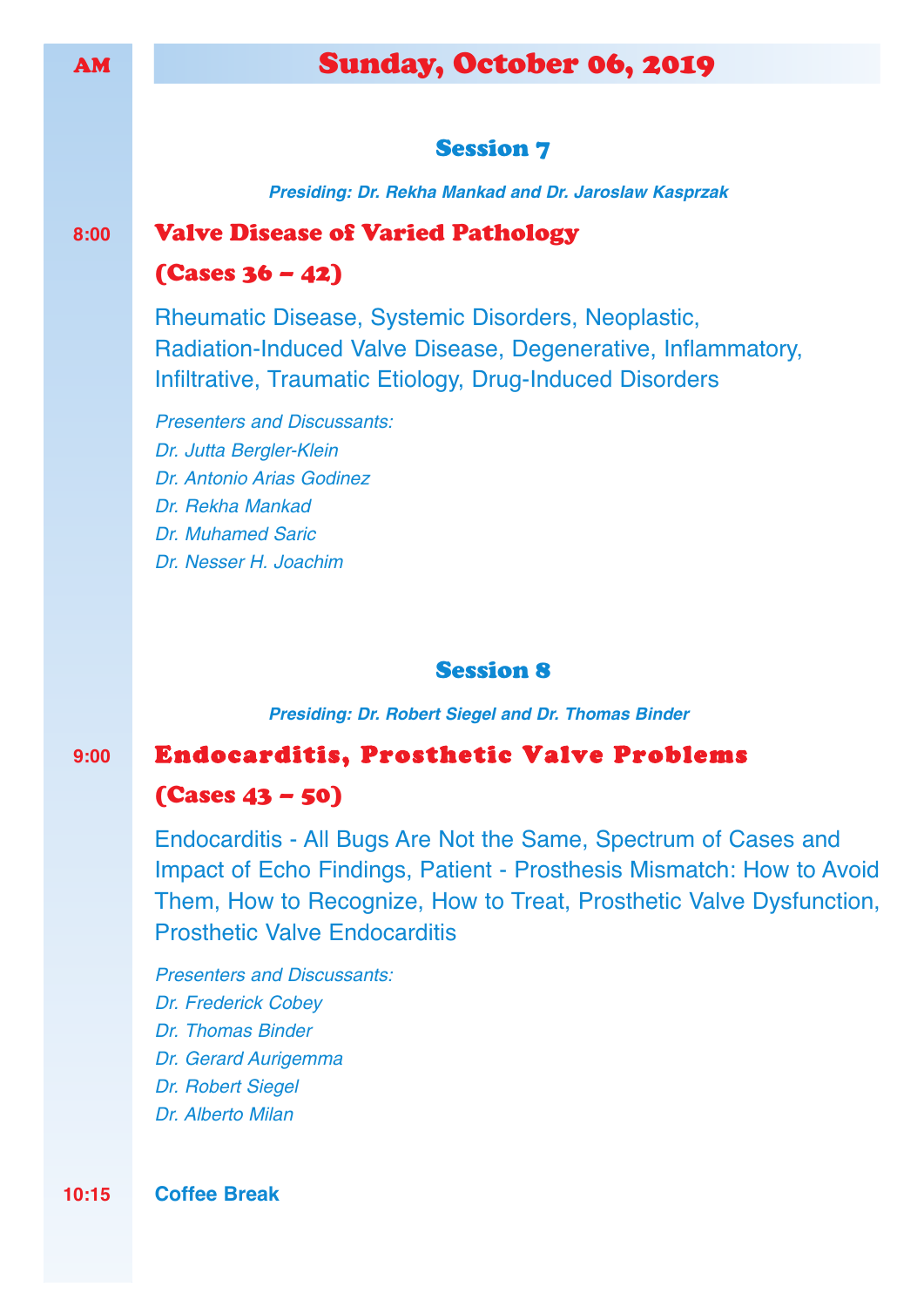# AM Sunday, October 06, 2019

#### **Session 9**

*Presiding: Dr. Frederick Cobey and Dr. Choi-Keung Ng*

#### **11:00** Let us go to the Operating Theater

Modern Approaches to MV Repair - What do you need to know before surgery? MV Repair Techniques in the Current Era; What do you look for after surgery?

*Dr. Anthony Caffarelli and Dr. Natesa Pandian*

Repairable Trileaflet and Bicuspid Aortic Valves and Dilated Aorta - What do you need to know before surgery? Surgical repair Techniques: When to Spare, When to Repair, When to Replace; What do you look for after surgery?

*Dr. Anthony Caffarelli and Dr. Natesa Pandian*

#### **PM** Session 10

*Presiding: Dr. Gerard Aurigemma and Dr. Thomas Binder*

## **12:00** More to Transcatheter Interventions (Cases 51 – 58)

Echo Guidance for Transcatheter Approach for Nonvalvular and Valvular Problems (LAA Closure, ASD/PFO Closure, VSD Closure Aneurysm Closure)

*Presenters and Discussants: Dr. Muhamed Saric Dr. Sunil Mankad Dr. Antonio Arias Godinez Dr. Alamelu Ramamurthi Dr. Jaroslaw Kasprzak*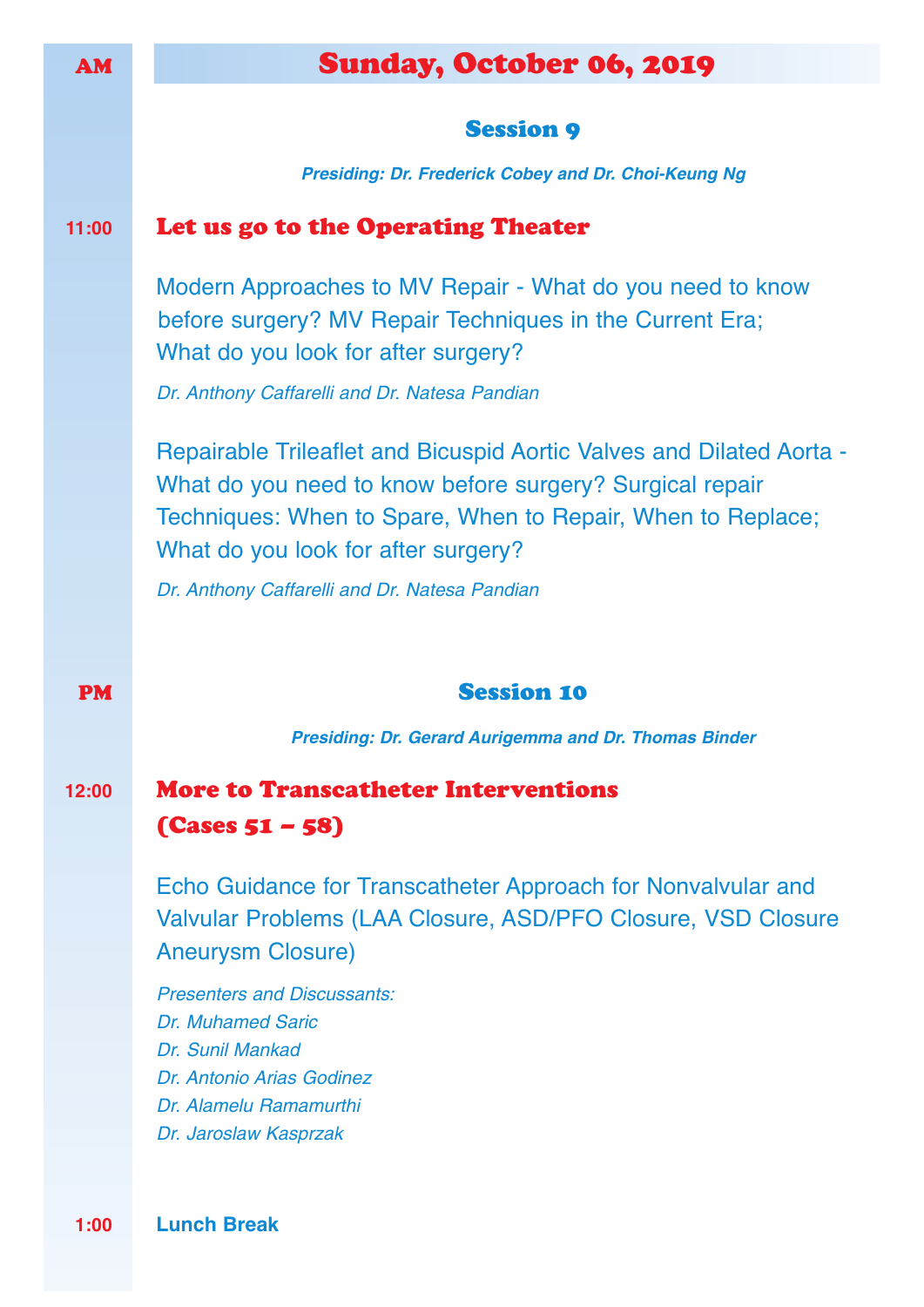| <b>PM</b> | Sunday, October 06, 2019                                                                                                            |
|-----------|-------------------------------------------------------------------------------------------------------------------------------------|
|           |                                                                                                                                     |
|           | <b>Session 11</b>                                                                                                                   |
|           | <b>Presiding: Dr. H.Joachim Nesser</b>                                                                                              |
| 2:30      | <b>Jos Roelandt Oration</b>                                                                                                         |
|           | "The 3D Journey; Where it's been, where it's going and why aren't we<br>all taking it?"<br>Dr. Mark Monaghan                        |
|           | <b>Session 12</b>                                                                                                                   |
|           | <b>Presiding: Dr. Jin Kim and Dr. Alberto Milan</b>                                                                                 |
| 3:00      | <b>Chamber Size and Function - Let Us Get Real</b><br>$(Cases 59 - 66)$                                                             |
|           | LV Volumes and Ejection Fraction - Errors Made in 2D and 3D and<br><b>How to Avoid Them; New Approaches</b><br>Dr. Gerard Aurigemma |
|           | <b>Diastolic LV Function - A Simplified, Common Sense Approach,</b><br><b>New "Guidelines"</b><br>Dr. Y. Chandrashekhar             |
|           | Left and Right Atrial Function - Tell me What Really Works and How<br><b>Do I Use that Number Clinically</b><br>Dr. Mark Monaghan   |
| 3:45      | <b>Coffee Break</b>                                                                                                                 |
|           | <b>Session 13</b>                                                                                                                   |
|           | <b>Presiding: Dr. Natesa Pandian</b>                                                                                                |
| 4:30      | Doppler Challenges (Cases 67 - 75)                                                                                                  |
|           | <b>I Ask, You Answer or You Ask, We Answer</b>                                                                                      |
|           | Dr. Elif Sade, Dr. Robert Siegel and Dr. Natesa Pandian                                                                             |
| 5:30      | <b>Case of the Day Quiz - Lottery</b><br><b>(Supported by Canon Medical System)</b>                                                 |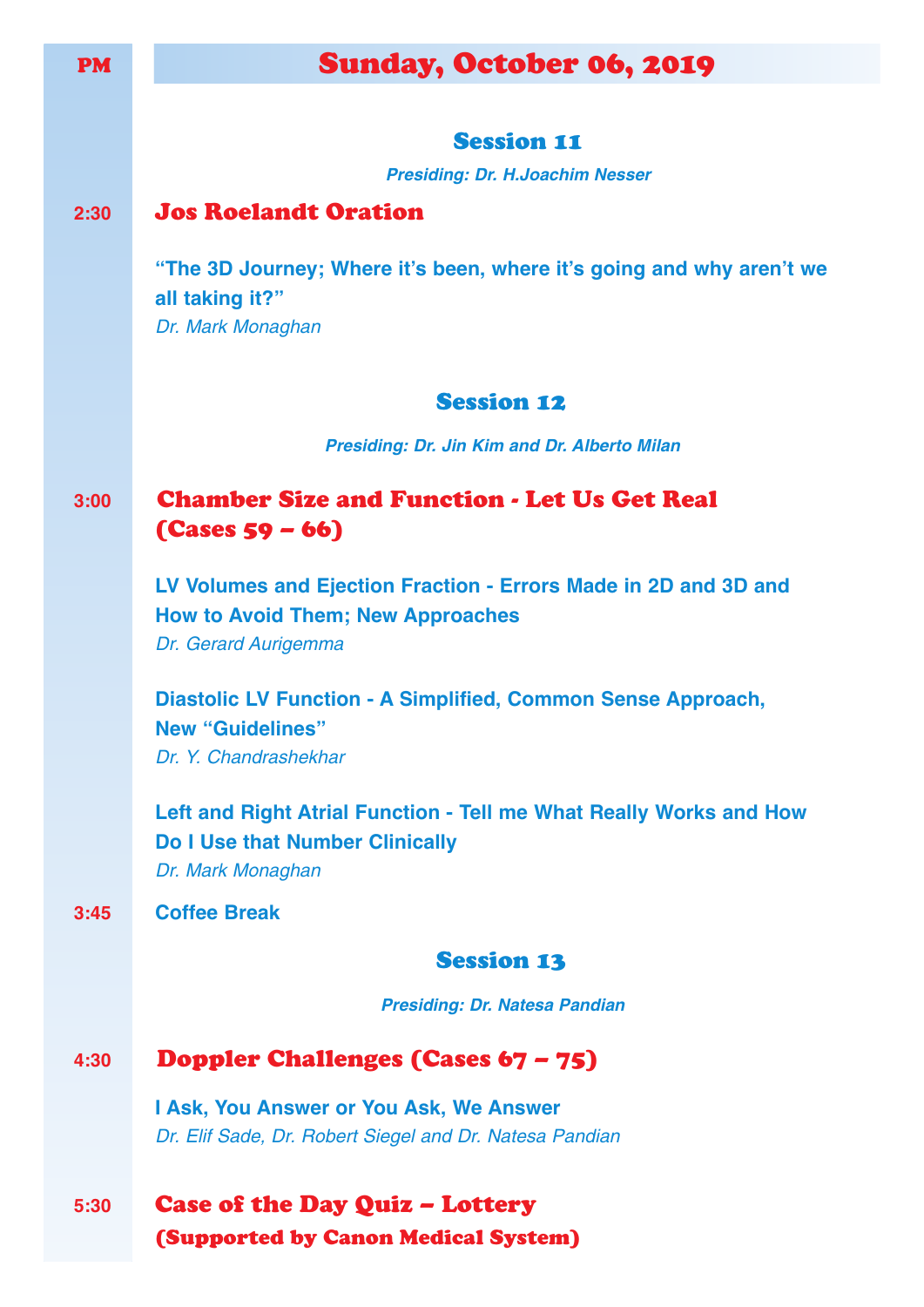| <b>AM</b> | <b>Monday, October 07, 2019</b>                                                                                                       |
|-----------|---------------------------------------------------------------------------------------------------------------------------------------|
|           |                                                                                                                                       |
|           | <b>Session 14</b>                                                                                                                     |
|           | Presiding: Dr. H. Joachim Nesser and Dr. Maurizio Parato                                                                              |
| 8:00      | <b>Stefano DeCastro Oration</b>                                                                                                       |
|           | <b>Mitral Valve Annulus - Yes, It is Important My Friends!</b>                                                                        |
|           | Dr. Francesco Faletra                                                                                                                 |
|           |                                                                                                                                       |
|           | <b>Session 15</b>                                                                                                                     |
|           | <b>Presiding: Dr. Petros Nihoyannopoulos and Dr. Jin Kim</b>                                                                          |
|           |                                                                                                                                       |
| 8:30      | All About Right Heart (Cases 76 – 90)                                                                                                 |
|           | 2D/3D Quantification of RV Volumes and Ejection Fraction and<br><b>Treatment Implications; Pulmonary Embolism, RV Cardiomyopathy,</b> |
|           | <b>RA Cardiomyopathy</b>                                                                                                              |
|           | <b>Presenters and Discussants:</b>                                                                                                    |
|           | Dr. Petros Nihoyannopoulos<br>Dr. Gerard Aurigemma                                                                                    |
|           | Dr. Elif Sade<br>Dr. Fabiola Sozzi                                                                                                    |
|           | Dr. Jin Kim                                                                                                                           |
|           |                                                                                                                                       |
| 9:45      | <b>Coffee Break</b>                                                                                                                   |
|           |                                                                                                                                       |
|           |                                                                                                                                       |
|           | <b>Session 16</b>                                                                                                                     |
|           | Presiding: Dr. Y. Chandrashekhar and Dr. Antonietta Evangelista                                                                       |
| 11:00     | Ischemic Heart Disease, Stress Echo, ACS,                                                                                             |
|           | MI – Complications (Cases 91 – 98)                                                                                                    |
|           | <b>Presenters and Discussants:</b>                                                                                                    |
|           | <b>Dr. Muhamed Saric</b><br>Dr. Mark Monaghan                                                                                         |
|           | Dr. Elif Sade<br>Dr. Maurizio Parato                                                                                                  |
|           | Dr. Sunil Mankad<br>Dr. Jaroslaw Kasprzak<br>Dr. Nesser H. Joachim<br>Dr. Alberto Milan                                               |
|           |                                                                                                                                       |
| <b>PM</b> |                                                                                                                                       |
| 12:30     | <b>Lunch Break</b>                                                                                                                    |
|           |                                                                                                                                       |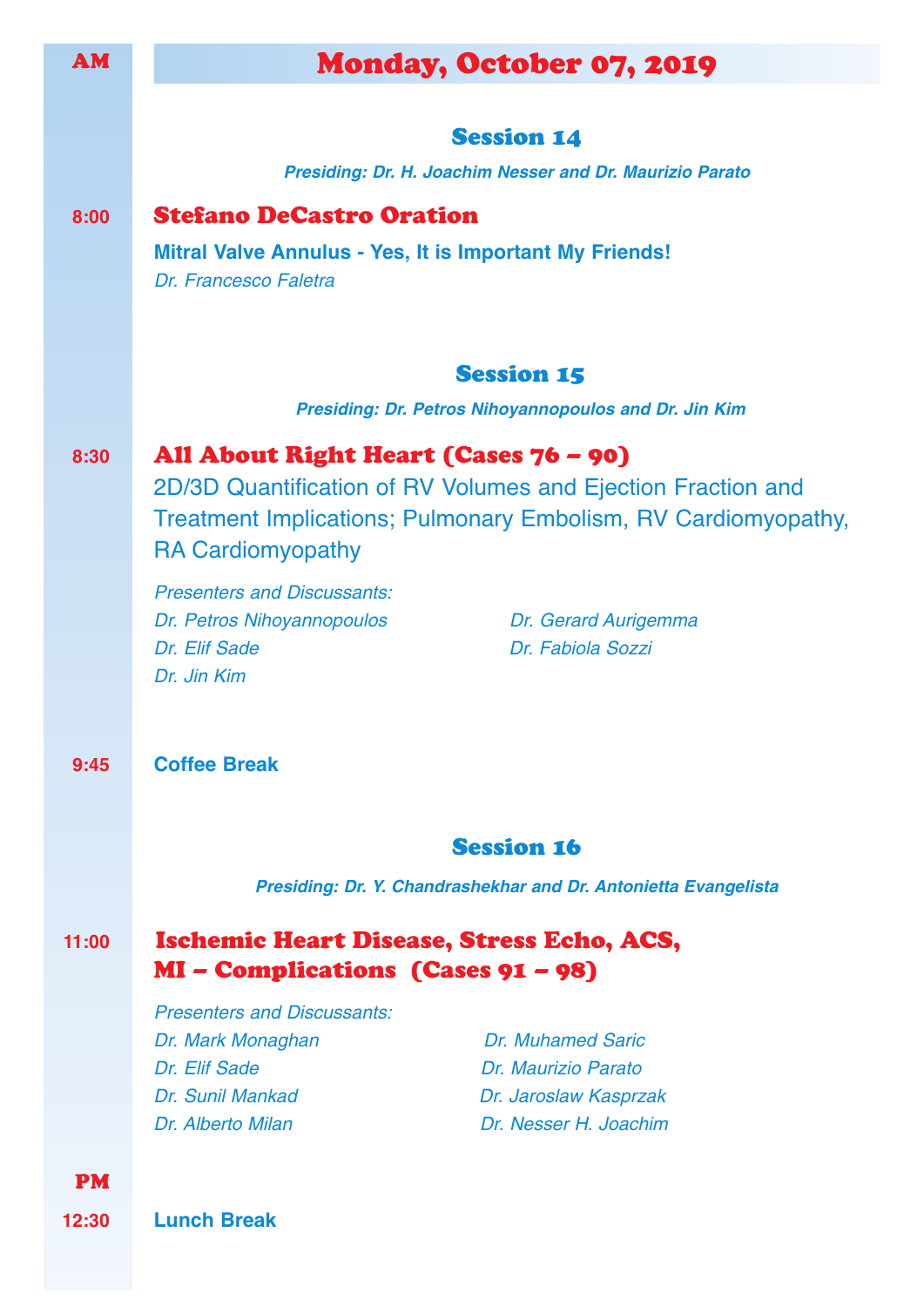| <b>PM</b> | <b>Monday, October 07, 2019</b>                                                                                                                                                                                                                                                                                                                                                                         |
|-----------|---------------------------------------------------------------------------------------------------------------------------------------------------------------------------------------------------------------------------------------------------------------------------------------------------------------------------------------------------------------------------------------------------------|
|           | <b>Session 17</b>                                                                                                                                                                                                                                                                                                                                                                                       |
|           | <b>Presiding: Dr. Elif Sade and Dr. Jose Angel Urbano</b>                                                                                                                                                                                                                                                                                                                                               |
| 2:00      | Cardiomyopathies of Varied Causes I (Cases 99 - 110)                                                                                                                                                                                                                                                                                                                                                    |
|           | <b>Hypertrophic Cardiomyopathy - The Spectrum and Treatment Implications</b><br>Dr. Sunil Mankad, Dr. Maurizio Parato and Dr. Jose Angel Urbano Moral                                                                                                                                                                                                                                                   |
|           | <b>Myectomy for Obstructive HCM</b><br>Dr. Anthony Caffarelli                                                                                                                                                                                                                                                                                                                                           |
|           | <b>Athlete's Heart or Something Else?</b><br>Dr. Robert Siegel                                                                                                                                                                                                                                                                                                                                          |
|           | A Fib Atrial Cardiomyopathy - I am telling You, It's Really Important!<br>Dr. Jin Kim                                                                                                                                                                                                                                                                                                                   |
| 3:20      | <b>Coffee Break</b>                                                                                                                                                                                                                                                                                                                                                                                     |
|           | <b>Session 18</b>                                                                                                                                                                                                                                                                                                                                                                                       |
|           | <b>Presiding: Dr. Petros Nihoyannopolous and Dr. Elena Cavaretta</b>                                                                                                                                                                                                                                                                                                                                    |
| 4:00      | Cardiomyopathies of Varied Causes II (Cases 111 - 118)                                                                                                                                                                                                                                                                                                                                                  |
|           | <b>Dilated Cardiomyopathies from Different Mechanisms,</b><br>Arrhythmogenic CMP, Transthyretin CMP, Inflammatory Disorders,<br>Amyloidosis and Other Infiltrative/Storage Diseases, Noncompaction,<br>Peripartum, Endomyocardial Fibrosis, Metabolic CMP, Friedreich's<br>Ataxia, Congenital CMP, Radiation-induced CMP, Toxic CMP,<br><b>Guidance for Interventional procedures for Heart Failure</b> |
|           | <b>Presenters and Discussants:</b>                                                                                                                                                                                                                                                                                                                                                                      |
|           | Dr. Madhavi Kadiyala<br>Dr. Elif Sade                                                                                                                                                                                                                                                                                                                                                                   |
|           | Dr. Mehak Dhande<br>Dr. Antonietta Evangelista<br>Dr. Christian Ebner<br>Dr. Alamelu Ramamurthi                                                                                                                                                                                                                                                                                                         |
|           | Dr. Elena Cavaretta                                                                                                                                                                                                                                                                                                                                                                                     |
|           | A Multimodality Approach to Cardiomyopathy Puzzles                                                                                                                                                                                                                                                                                                                                                      |
|           | Dr. Y. Chandrashekhar                                                                                                                                                                                                                                                                                                                                                                                   |
| 6:00      | <b>Session 19</b><br><b>Echo Contest (Cases 119 - 135)</b><br><b>Conductor: Dr. Sunil Mankad</b>                                                                                                                                                                                                                                                                                                        |
|           | <b>Competing Teams:</b>                                                                                                                                                                                                                                                                                                                                                                                 |
|           | <b>EUROPE</b><br>AMERICA AUDIENCE                                                                                                                                                                                                                                                                                                                                                                       |
| 7:00      | <b>Case of the Day Quiz - Lottery</b><br><b>(Supported by Canon Medical System)</b>                                                                                                                                                                                                                                                                                                                     |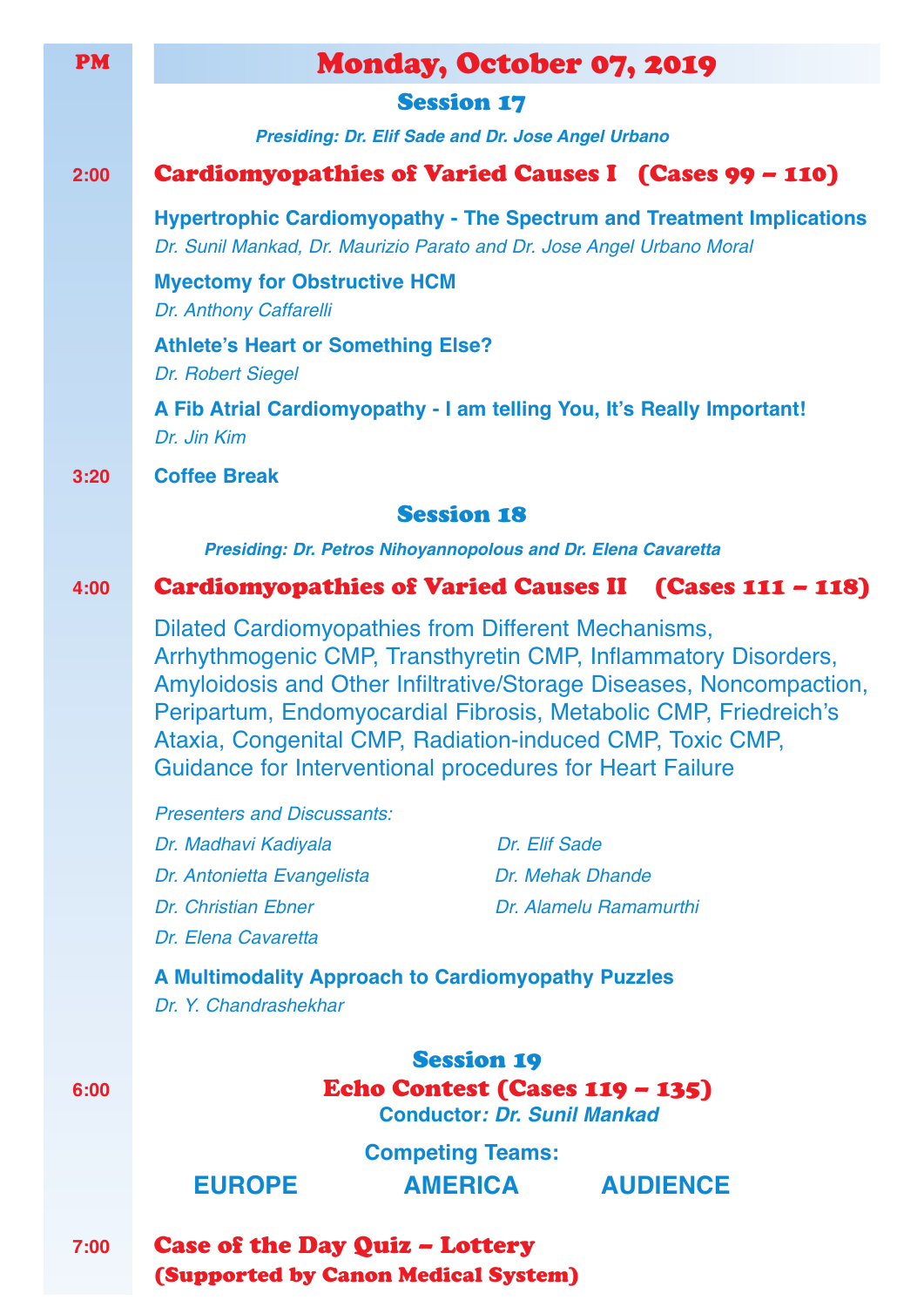| Tuesday, October 08, 2019                                                                                                                 |
|-------------------------------------------------------------------------------------------------------------------------------------------|
|                                                                                                                                           |
| <b>Session 20</b>                                                                                                                         |
| Judges: Dr. H. Joachim Nesser, Dr. Natesia Pandian,<br>Dr. Petros Nihoyannopoulos, Dr. Thomas Binder                                      |
| <b>Audience Case Study Competition</b>                                                                                                    |
| <b>Session 21</b>                                                                                                                         |
| <b>Meet the Editors</b>                                                                                                                   |
| How to construct a clinical or scientific manuscript and Get it Published                                                                 |
| <b>Presiding: Dr. Natesa Pandian</b>                                                                                                      |
| Dr. Y. Chandrashekhar (Editor-in-Chief, JACC Cardiac Imaging)                                                                             |
| Dr. Gerald Maurer (Editor-in-Chief, EHJ Cardiac Imaging)                                                                                  |
| Dr. Petros Nihoyannopoulos (Editor-in-Chief, Echo Research and Practice)                                                                  |
| <b>Session 22</b>                                                                                                                         |
| Presiding: Dr. Anthony Caffarelli and Dr. Alberto Milan                                                                                   |
| Aortic Pathology (Cases 136 - 141)                                                                                                        |
| Aortic Dilatation, Aortic Dissection, Intramural Hematoma, Penetrating<br><b>Ulcers, Aortic Masses, Other Aortic Diseases</b>             |
| <b>Presenters and Discussants:</b><br>Dr. Robert Siegel<br>Dr. Petros Nihoyannopoulos<br>Dr. Alberto Milan<br>Dr. Jose Angel Urbano Moral |
|                                                                                                                                           |

**10:30 Coffee Break**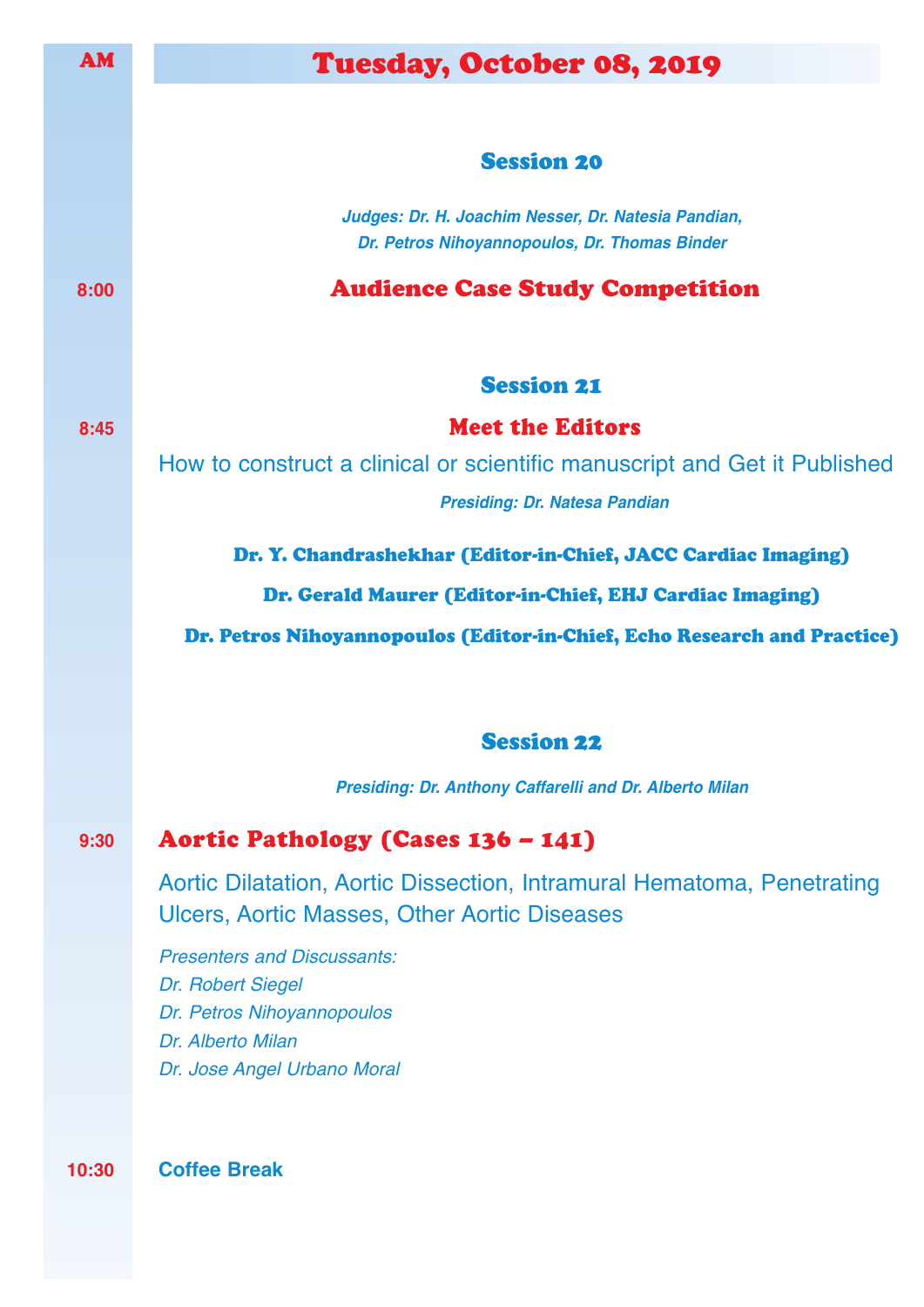| <b>AM</b> | Tuesday, October 08, 2019                                                                                                                                      |
|-----------|----------------------------------------------------------------------------------------------------------------------------------------------------------------|
|           |                                                                                                                                                                |
|           | <b>Session 23</b>                                                                                                                                              |
|           | <b>Presiding: Dr. Francesco Faletra and Dr. Elif Sade</b>                                                                                                      |
| 11:45     | Pericardial Disorders (Cases 142 - 147)                                                                                                                        |
|           | <b>Straight Forward and Atypical Tamponade, Constrictive Pericarditis-</b><br><b>Straight Forward and Challenging, Absent Pericardium, Masses</b><br>and Cysts |
|           | <b>Presenters and Discussants:</b><br>Dr. Sunil Mankad<br>Dr. Fabiola Sozzi<br>Dr. Francesco Faletra<br>Dr. Elif Sade                                          |
|           | <b>Session 24</b>                                                                                                                                              |
| <b>PM</b> | <b>Lunch Symposium</b>                                                                                                                                         |
|           |                                                                                                                                                                |
| 12:15     | (Supported by Canon and OrphaCare)                                                                                                                             |
|           | <b>Presiding: Dr. H. Joachim Nesser</b>                                                                                                                        |
|           | <b>Pulmonary Hypertension: A Scientific and Clinical Tour</b><br>Dr. Regina Steringer-Mascherbauer and Dr. Nesser H. Joachim                                   |
|           | <b>Session 25</b>                                                                                                                                              |
|           | Presiding: Dr. Gerard Aurigemma and Dr. Elena Cavarretta                                                                                                       |
| 1:00      | <b>Cardiac Masses - Many a Time They are Dilemmas</b><br>$(Cases 148 - 155)$                                                                                   |
|           | Cases and Discussion - Clots, Tumors, Pseudo-masses,<br>Foreign Bodies, Left-Overs                                                                             |
|           | <b>Presenters and Discussants:</b>                                                                                                                             |
|           | Dr. Gerard Aurigemma                                                                                                                                           |
|           | Dr. Robert Siegel<br><b>Dr.Petros Nihoyannopoulos</b>                                                                                                          |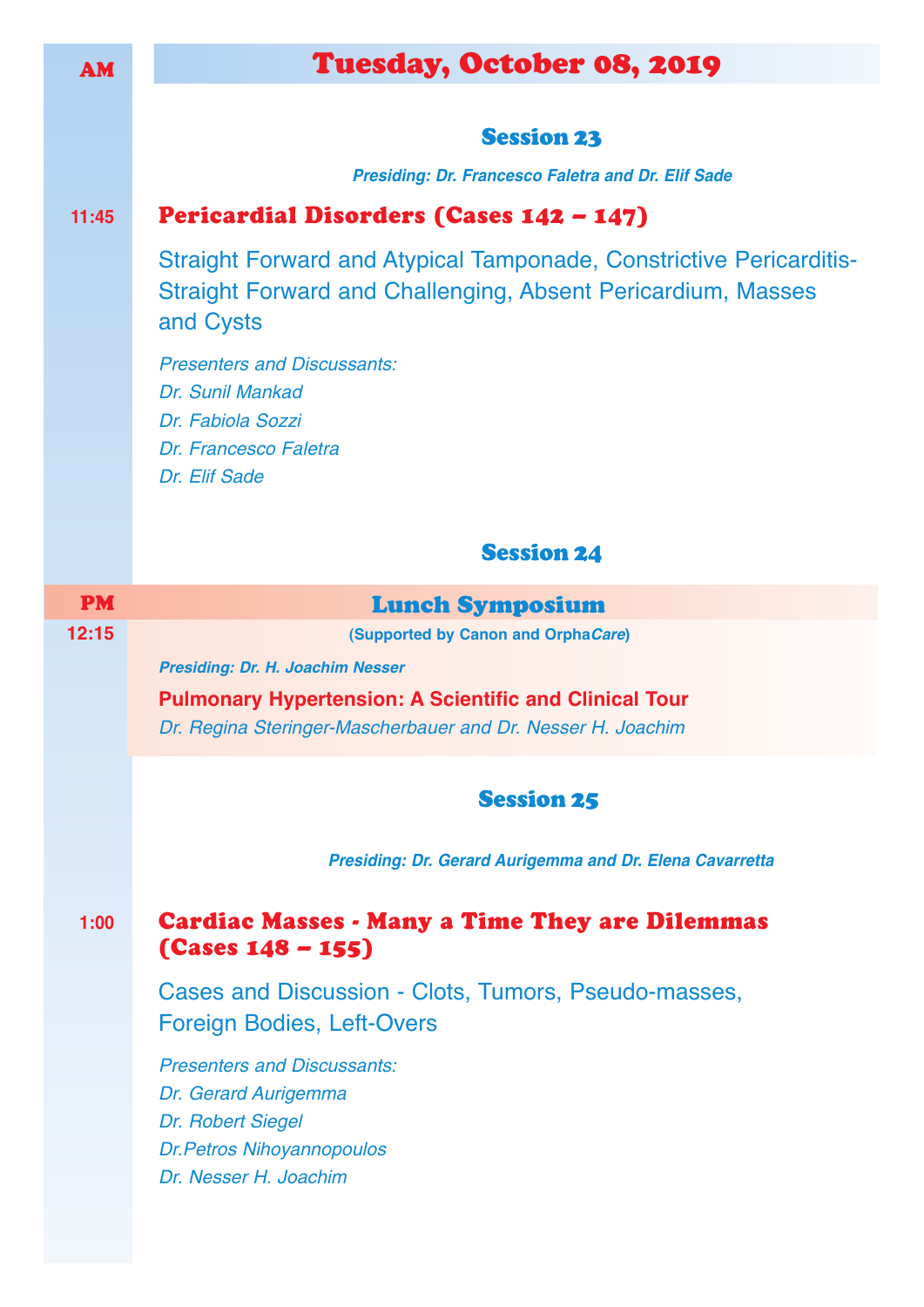# Tuesday, October 08, 2019

#### Session 26

*Moderators: Dr. H. Joachim Nesser and Dr. Natesa Pandian*

## **2:00** Just talk

Faculty - Audience Dialogue About Anything and Everything in Echocardiography

**2:45 Coffee Break**

#### Session 27

*Presiding: Dr. Muhamed Saric and Dr. Mehak Dhande*

### **3:30** Congenital Heart Disease (Cases 156 – 163)

Obstructions, Shunts, Twisted Connections, Fistulae,Combinations, Arteritis, Anomalous Coronaries, Operated Congenital Heart Defects, Echo Guidance for Interventions and Surgery

*Presenters and Discussants: Dr. Antonio Arias Godinez Dr. Ari Horton Dr. Sunil Mankad Dr. Francesco Faletra Dr. Petros Nihoyannopoulos*

#### Session 28

*Presiding: Dr. H. Joachim Nesser and Dr. Natesa Pandian*

## **4:30** FINAL FASCINOMAS, Yes They ARE! (Cases 164...)

You Might Have Never Seen a Case Like This! Cases for the Road!

*Presenters and Discussants: Dr. Thomas Binder Dr. Frederick Cobey Dr. H. Joachim Nesser Dr. Antonio Arias Godinez*

# **5:30** *Adjourn, We Love You!*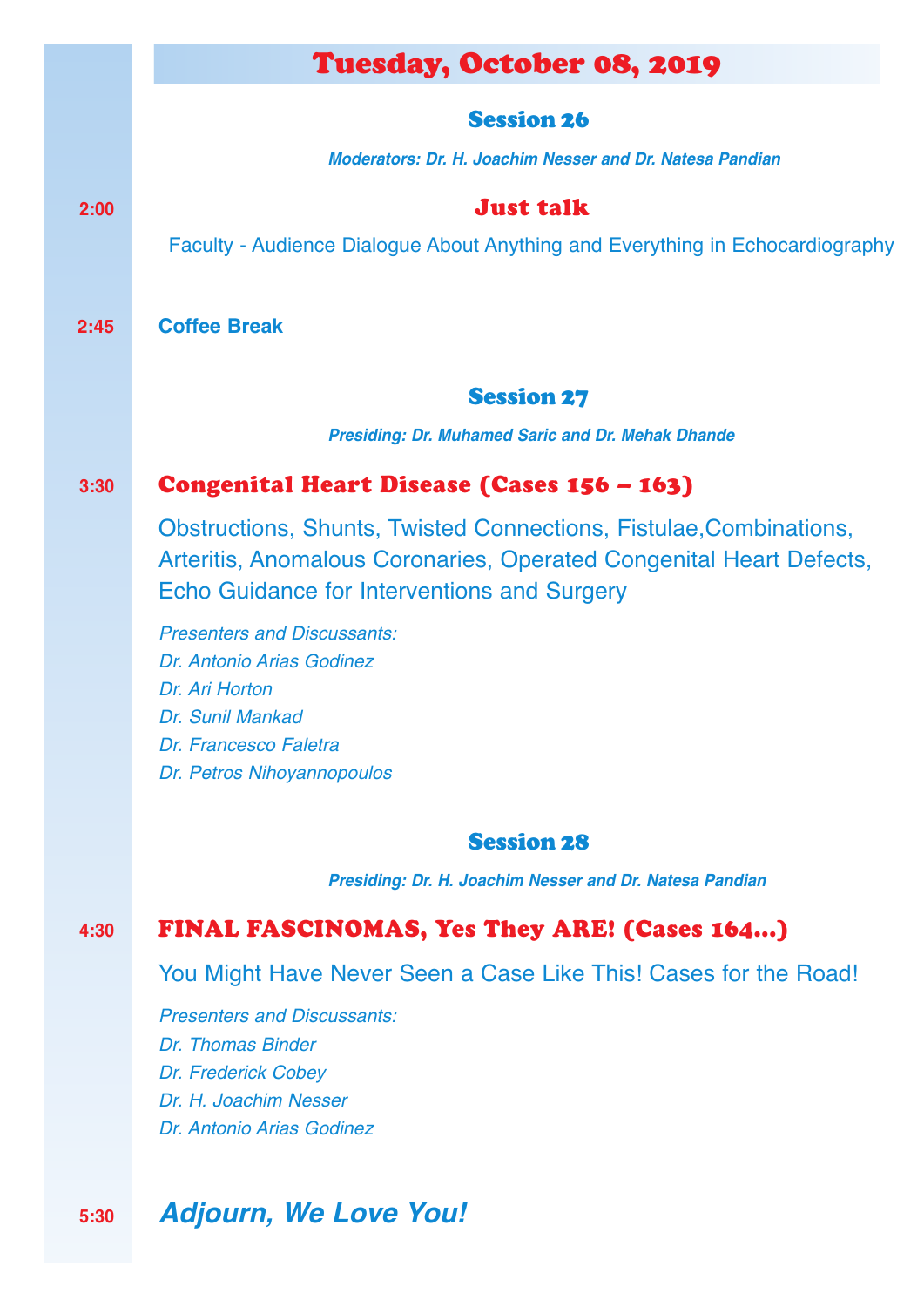# General Information

#### **Symposium Venue:**

Congress Center St. Wolfgang, Phone ++43-(0)6138-20300, Fax ++43-(0)6138-203004 Mobil: ++43(0)664-4616310; email: office@congress-wolfgangsee.at

Hotel Scalaria (Exhibition area) Phone ++43-(0)6138-8000, Fax ++43-(0)6138-8080

#### **Symposium Directors:**

*Natesa G. Pandian, MD* Tufts - University Medical Center, Box 32, 750 Washington Street, Boston, MA 02111, USA Phone ++1 617 8755755 e-mail: npandian@gmail.com

*H. Joachim Nesser, MD* Elisabethstrasse 3-7, 4010 Linz, Austria Phone ++43(0)664-5300265, Fax ++43(0)7239 51044 e-mail: nesser@cardiology.co.at

#### **home page: http://www.cardiology.co.at**

#### **Symposium Office:**

*Ebner Christian, MD* Ordensklinikum Elisabethinen, Fadingerstr.1, 4010 Linz, Austria Phone ++43(0)732-7676-4918 e-mail:christian.ebner@ordensklinikum.at

*Heß Angelika* Ordensklinikum Elisabethinen, Fadingerstr.1, 4010 Linz, Austria Fax: ++43(0)732-7676-4936 e-mail:angelika.hesz@ordensklinikum.at

#### **Co - Organisation:**

MAW (Medizinische Ausstellungs- und Werbegesellschaft, Maria Rodler & Co. Ges.m.b.H. Engerthstrasse 128, A-1200 Wien; Phone +43(0)1 536 63-32 e-mail: sonja.chmella@media.co.at

#### **Offical Opening Hours:**

Friday  $4^{th}$  8:00 pm – 10:00 pm, Saturday 5<sup>th</sup> 7:00 am – 6:30 pm, Sunday 6<sup>th</sup> 7:30 am – 5:00 pm Monday  $7^{th}$  8:00 am – 5:00 pm, Tuesday  $8^{th}$  8:00 am – 12:00 pm,

**Exhibition area** (at the "Hotel Scalaria" opposite the Conference Center): Sunday June 11<sup>th</sup> to Tuesday June 13<sup>th</sup> 9.00 am - 5:00 pm Wednesday 14th 9.00 am - 4:00 pm)

#### *Registration Fee:*

#### **Symposium (October 05 - 08, 2019) Euro 650,-**

#### **Registration fee for participants includes:**

- Access to all scientific events
- Lunch at the exhibition area
- Coffee/tea during breaks